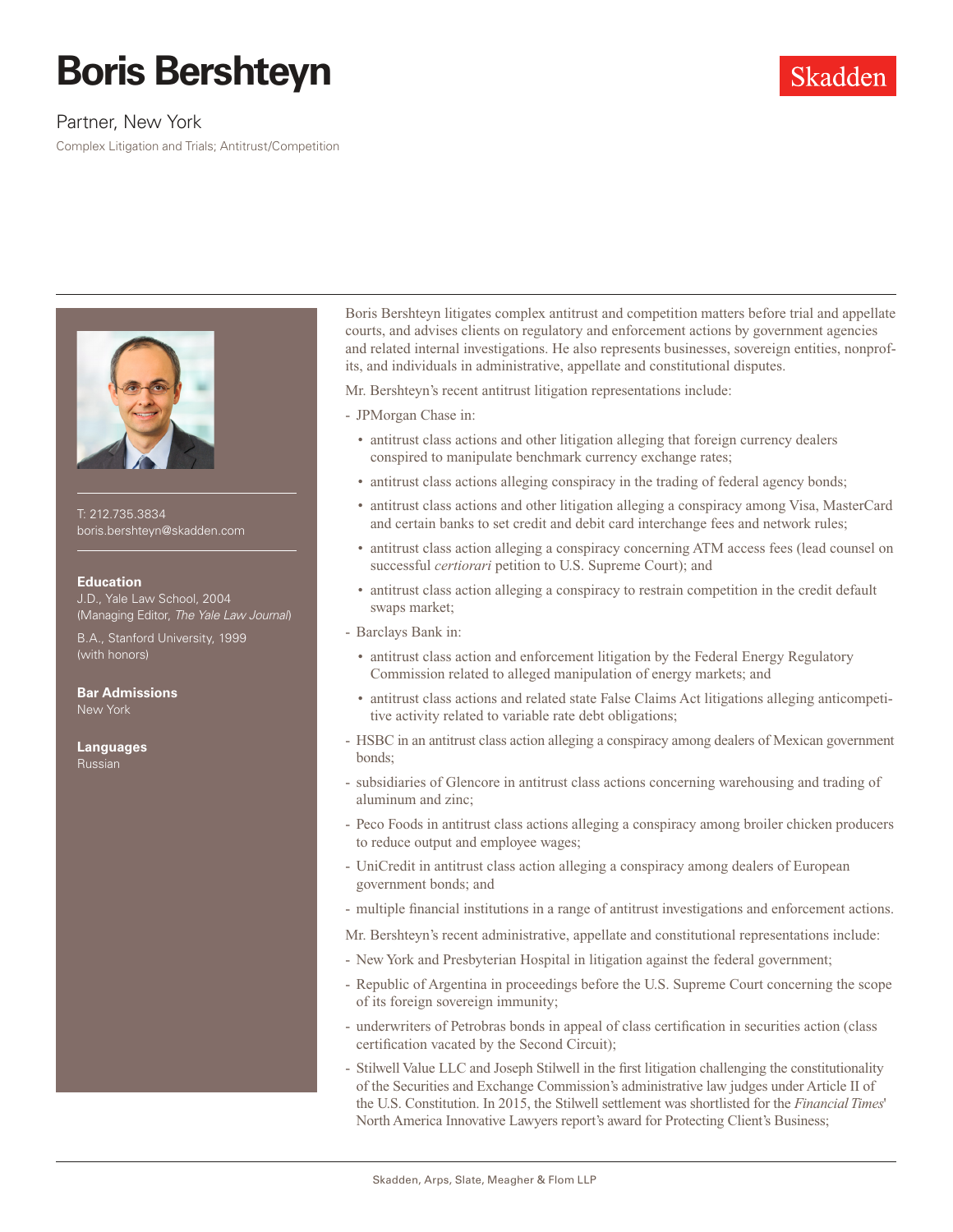- California Association of Postsecondary Schools in litigation challenging a regulation by the Department of Education; and
- Estée Lauder in appellate litigation involving putative consumer fraud class actions.

In addition to having argued multiple appeals, Mr. Bershteyn maintains an active appellate *amicus* practice, including:

- on behalf of scholars of *habeas corpus* in *Shinn v. Ramirez* (U.S. Supreme Court 2021);
- on behalf of criminal law scholars in *New York Rifle & Pistol Assn. v. Corlett* (U.S. Supreme Court 2021);
- on behalf of 25 U.S. senators in *Planned Parenthood v. Smith* (Fifth Circuit 2019) (reproductive rights);
- on behalf of Intel Corporation in *Helsinn Healthcare v. Teva Pharmaceuticals* (U.S. Supreme Court 2018) (patent);
- on behalf of a coalition of businesses in *Texas v. United States* (U.S. Supreme Court 2016 and U.S. Court of Appeals for the Fifth Circuit 2015) (executive action on undocumented immigrants);
- on behalf of organizations of physicians and nurses in *Whole Women's Health v. Cole* (U.S. Supreme Court 2016) (reproductive rights);
- on behalf of the American Public Health Association and Whitman-Walker Health in *Obergefell v. Hodges* (U.S. Supreme Court 2015) (same-sex marriage equality);
- on behalf of former government officials in *King v. Burwell* (U.S. Supreme Court 2015) (interpretation of the Affordable Care Act);
- on behalf of the Carter Center in *Williams-Yulee v. Florida Bar* (U.S. Supreme Court 2014) (First Amendment in judicial elections); and
- on behalf of the Domestic Violence Empowerment and Legal Appeals Project in *Ohio v. Clark* (U.S. Supreme Court 2014) (Confrontation Clause of the Sixth Amendment).

From 2009 to 2013, Mr. Bershteyn held a number of senior legal and regulatory positions at the White House and its Office of Management and Budget (OMB). As acting administrator of the Office of Information and Regulatory Affairs (OIRA), Mr. Bershteyn headed the federal agency charged with reviewing significant regulations promulgated by other executive branch agencies. His tenure included significant rulemakings in such areas as health care, environmental protection, transportation and financial services. Mr. Bershteyn also oversaw federal policy on information, including privacy, and led the Obama administration's initiative to promote international regulatory cooperation.

Before heading OIRA, Mr. Bershteyn served as general counsel of OMB. He coordinated all of OMB's litigation and compliance matters and counseled the OMB director on a range of administrative, regulatory, fiscal and legislative issues. Mr. Bershteyn led OMB's legal team during the debt ceiling crisis of 2011, potential government shutdowns and significant congressional investigations. He also was responsible for preparing draft executive orders and similar presidential documents. Mr. Bershteyn previously served as OMB's deputy general counsel.

From 2010 to 2011, Mr. Bershteyn was a special assistant to the president and associate White House counsel, advising senior administration officials on legal aspects of regulatory, economic, health and environmental policy.

In 2019, Mr. Bershteyn was named as a senior fellow of the Administrative Conference of the United States (ACUS), an independent federal agency charged with improving the federal regulatory and administrative process, after having served as a public member since August 2013. Additionally, from 2011 to 2013, Mr. Bershteyn served on ACUS' 10-member governing council, to which he was appointed by President Obama.

Earlier in his career, Mr. Bershteyn served as a law clerk to Justice David H. Souter on the U.S. Supreme Court and Judge José A. Cabranes on the U.S. Court of Appeals for the Second Circuit. He also is a recipient of the Paul and Daisy Soros Fellowship for New Americans.

Mr. Bershteyn also serves as the chair of the advisory board of the Institute for Policy Integrity at New York University Law School, as a board member of PeerForward and Volunteers of Legal Service, as a member of The American Law Institute and as a trustee of the U.S. Supreme Court Historical Society. Mr. Bershteyn serves on the firm's Diversity, Ethics, Hiring and Pro Bono committees. He has been named to *Chambers USA*, *The Legal 500 U.S.* and previously named as a Rising Star by the *New York Law Journal*.

### **Experience**

Acting Administrator, Office of Information and Regulatory Affairs (2012-13)

General Counsel, White House Office of Management and Budget (2011-12)

Special Assistant to the President and Associate White House Counsel (2010-11)

Deputy General Counsel, White House Office of Management and Budget (2009-10)

Law Clerk, Hon. David H. Souter, U.S. Supreme Court (2006-07)

Law Clerk, Hon. José A. Cabranes, U.S. Court of Appeals for the Second Circuit (2004-05)